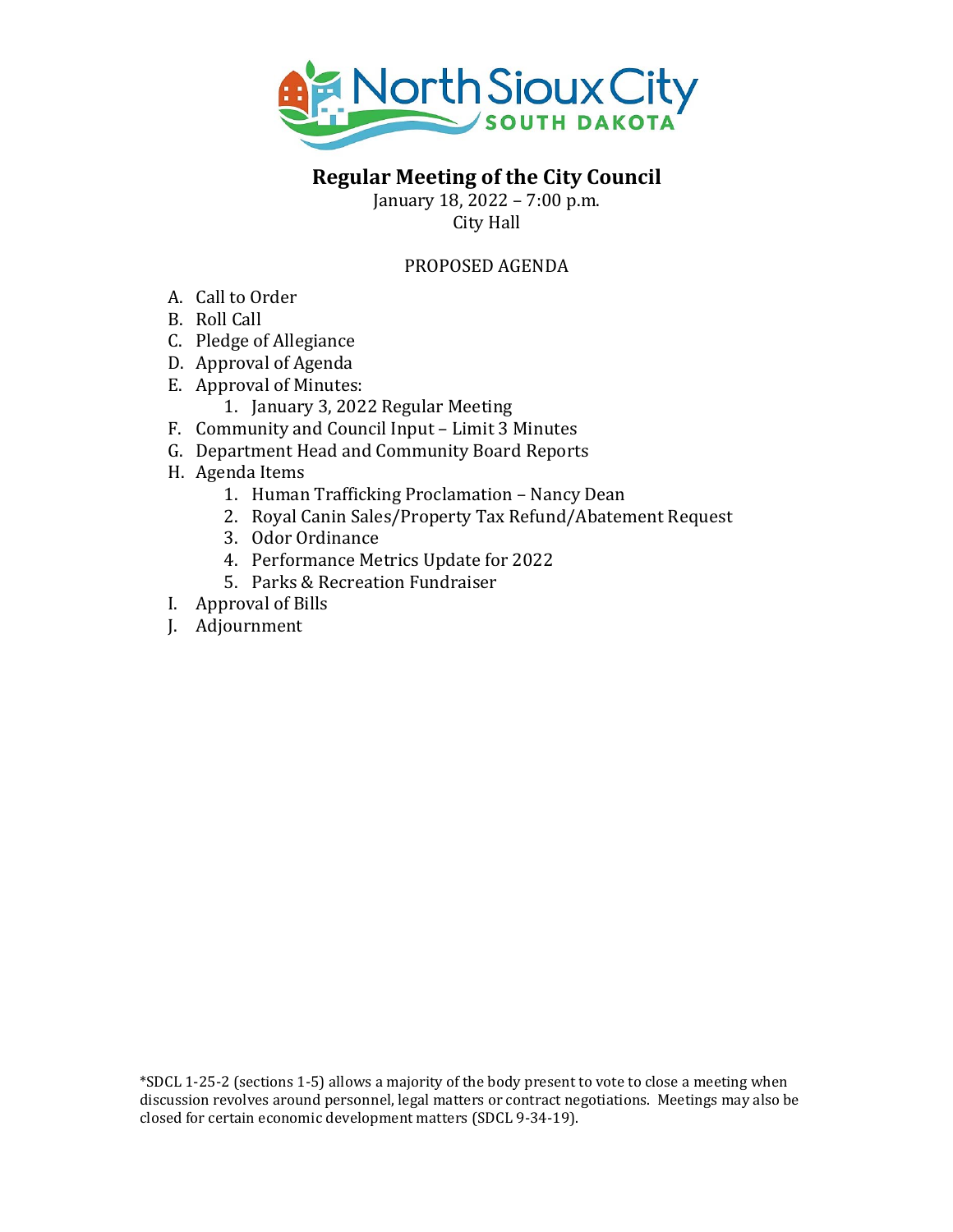#### **UNAPPROVED North Sioux City, South Dakota City Council Regular Meeting Minutes January 3, 2022**

Meeting called to order at 7:00 pm by Mayor Teel. Benson, Berg, Bogenrief, Carpenter, Christiansen, Green, Norby and Parks were present. Also in attendance were City Finance Officer Amy Lilly, City Administrator Eric Christensen, and City Attorney Darrell Jesse.

Mayor Teel led the Pledge of Allegiance.

Motion by Parks, second by Benson, to approve the agenda as presented. All members present voted aye. Motion carried.

Motion by Christiansen, second by Green, to approve the December 20, 2021, Regular Council Meeting Minutes. All members present voted aye. Motion carried.

#### **Community and Council Input:**

Jack Splash fundraiser is back on Thursdays. Councilman Berg questioned updating the welcome sign on Military Road coming from Riverside to the current North Sioux City logo. Administration will get cost estimates.

#### **Department Head & Community Board Reports:**

Rusty Montagne reported that there was a major water leak at a privately owned development on Sunday and Monday that nearly drained our water towers. Alarms notified Montagne of the leak early Monday morning and they were able to find the source and repairs were made. Parameters on the water tank alarms were changed so that they will be notified earlier in the future.

#### **Agenda items:**

- 1. Motion by Christiansen, second by Berg, to approve Gill Hauling's request to change garbage and recyclable pickup day from Thursday to Friday for all North Sioux City residences currently on the Thursday schedule. This change will begin February 4. All members presented voted aye. Motion carried.
- 2. Motion by Bogenrief, second by Benson, to approve the 2nd reading of Ordinance 2021-23, redistricting City's wards. All members present voted aye. Motion carried.
- 3. Motion by Benson, second by Carpenter, to approve the 2nd reading of Ordinance 2021-24 Supplemental Appropriations for 2021. All members present voted aye. Motion carried.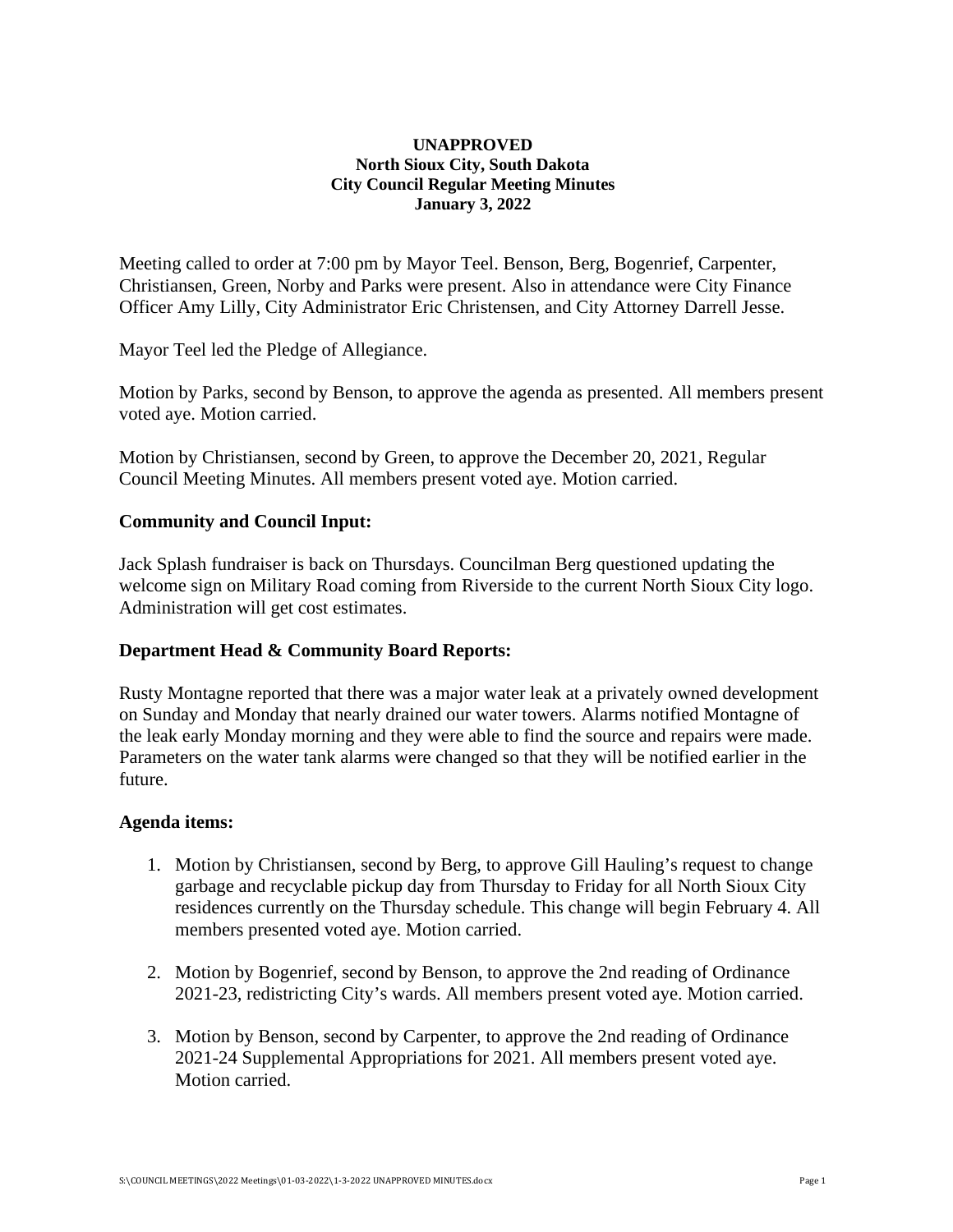- 4. Jon Brown from Stockwell Engineers was present to provide an update on the various city projects.
- 5. Petition circulation for Council vacancies may begin January 28, 2022, with the petitions due by February 25, 2022. There will be vacancies for one council person for each ward. Motion by Berg, second by Bogenrief, to approve setting the North Sioux City's Municipal election to April 12, 2022. All members present voted aye. Motion carried.
- 6. Motion by Bogenrief, second by Parks, to set council meeting dates for 2022 to be January 18, February 22, July 5, and September 6 to avoid having the meetings fall on holidays. All members present voted aye. Motion carried.
- 7. Motion by Benson, second by Christiansen, to approve the designation of the Dakota Dunes/North Sioux City Times as the official newspaper of North Sioux City. All members present voted aye. Motion carried.
- 8. Motion by Benson, second by Berg, to approve recurring vendor payments as specified to avoid late fees and penalties. All members present voted aye.
- 9. Motion by Bogenrief, second by Christiansen, to approve cancelling the request for an additional \$800,000 in funding from the DANR for the new water tower until such time as a plan to move forward is known.
- 10. Motion by Benson, second by Christiansen, to approve renumbering resolutions 2021- 13 to 2021-13A and 2021-13B and resolutions 2021-14 to 2021-14A and 2021-14B to correct duplicate numbers used. All members present voted aye. Motion carried.
- 11. A report from Gary Roan, Building Inspector, indicated that progress was being made on 111 Lloyd Avenue. Going forward, Roan will report milestones only.

Motion by Berg, second by Green, to approve the bills as presented. All members present voted aye. Motion carried.

| 4IMPRINT, INC                 | 310.53   | PRMTNL ITEM-BACKPACKS         |
|-------------------------------|----------|-------------------------------|
| <b>BOMGAARS</b>               | 981.65   | COMBO KIT, BOLTS              |
| <b>CARPENTER TONY</b>         | 250.00   | 4QTR2021 P&Z MTG              |
| <b>CENTER POINT LGE PRINT</b> | 29.96    | <b>BOOK</b>                   |
| <b>COLONIAL LIFE</b>          | 29.28    | DEC2021 PREM                  |
| DAILEY, MICHAEL               | 600.00   | 2021 EMPLOYEE DINNER          |
| <b>THMPSN INNVTN</b>          | 1555.00  | DEC2021 TECH SUPP             |
| FIRST DAKOTA TITLE-UNION      | 150.00   | SITE-LIFT STATION GNRTR       |
| <b>GILL HAULING</b>           | 13738.07 | NOV2021 RSDNTL WST            |
| H <sub>2</sub> O 4 U          | 14.00    | LIB-ACCT 175109               |
| PETER HOLBROOK                | 200.00   | 4QTR2021 P&Z MTG              |
| <b>INGRAM LIB SVCS</b>        | 260.45   | BOOKS (7), DVD (2)            |
| <b>JIMS WTR TRTMNT</b>        | 38.00    | SR CNTR-WTR SFTNR SALT        |
| LESSMAN ELECTRIC SUPPLY CO.   | 94.64    | LED LIGHT                     |
| MEIERHENRY SARGENT LLP        | 27000.00 | <b>TAX INCRMNTL REV BONDS</b> |
| <b>MIDWEST TAPE</b>           | 68.97    | DVD'S(3)                      |
| MITCHELL, DAVE                | 200.00   | 4QTR2021 P&Z MTG              |
| <b>OBAN CNSTRCTN INC</b>      | 70.60    | <b>BULK WTR MTR REF</b>       |
| OLSON, DAN                    | 250.00   | 4QTR2021 P&Z MTG              |
| PRESTO-X CO                   | 333.00   | SHOP-PEST CNTRL               |
| QUAM, BERGLIN, & POST PC      | 23500.00 | AUDIT REPORT 2020             |
| <b>SCHIMBERG CO</b>           | 187.10   | <b>FITTINGS</b>               |
| SD DEPT OF HEALTH             | 504.00   | <b>BOD, COLI, SOLIDS</b>      |
| THE SXLND INITIATIVE          | 634.40   | AIR SVC MARKETING JUL-SEP2021 |
| SOOLAND BOBCAT                | 287.33   | EDGE CUTTING BOLT, MIRROR     |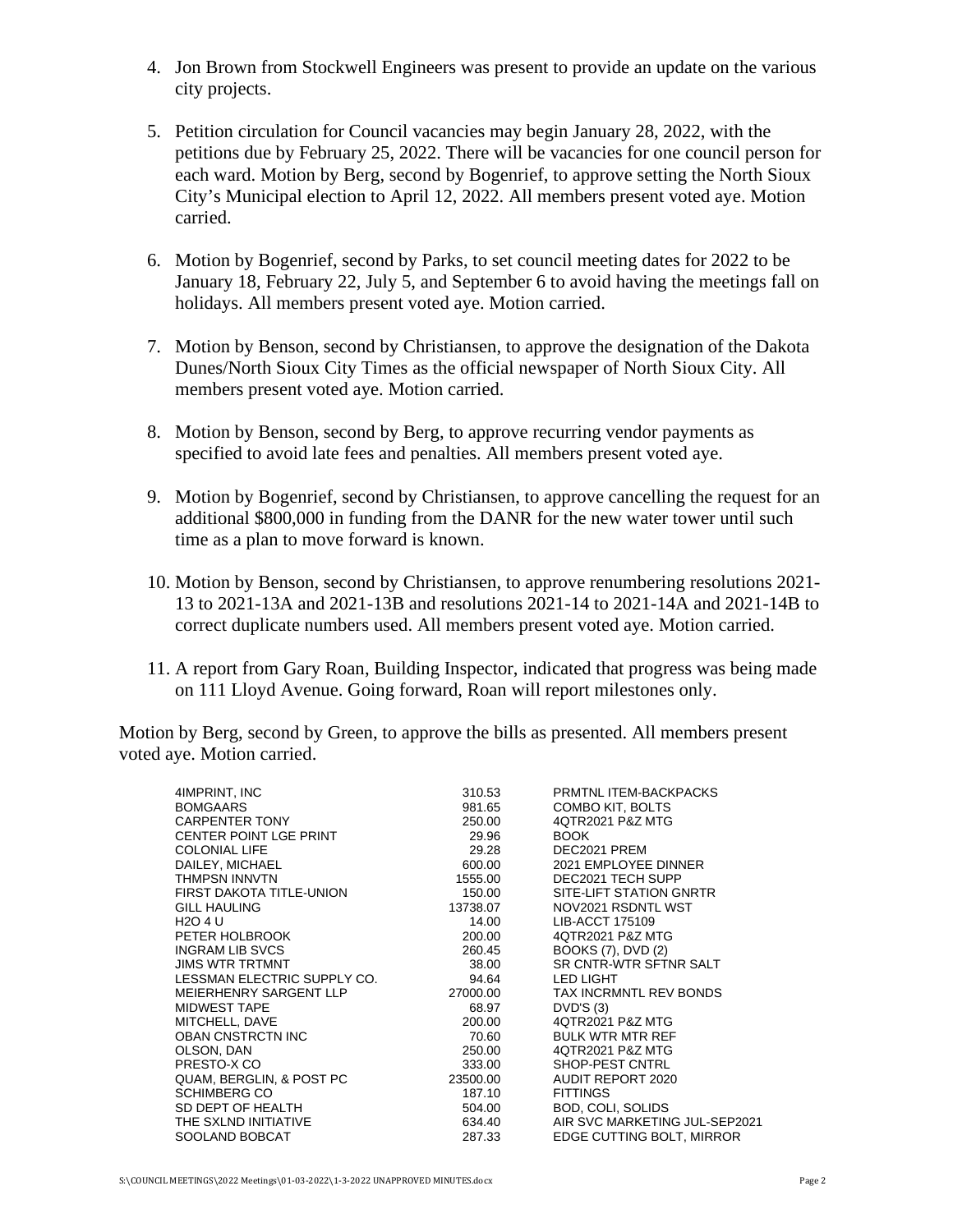| SPARKLE & SHINE CLNG SVCS | 1246.98   | DEC2021 CLNG                 |
|---------------------------|-----------|------------------------------|
| STATE CHEMICAL SLTNS      | 3800.38   | <b>WASTE WTR PRGRM</b>       |
| STREETER, DONALD          | 250.00    | 4QTR2021 P&Z MTG             |
| SUMMIT FIRE PRTCTN        | 98.00     | SR CNTR-DRYCHE               |
| VERIZON WIRELESS          | 835.53    | DEC2021 CELL CHGS (21 LINES) |
| NSC ECONOMIC DVLPMNT      | 103901.00 | 2022 ANNUAL CNTRBTN          |
| GWORKS                    | 5917.50   | <b>FRONT DESK</b>            |

Motion by Benson, second by Berg, to adjourn at 7:32 pm. All members present voted aye. Motion carried.

**Approved**

**Patricia Teel, Mayor**

**\_\_\_\_\_\_\_\_\_\_\_\_\_\_\_\_\_\_\_\_\_\_\_\_\_\_\_\_\_\_\_\_\_\_\_\_**

**Attested**

**Amy Lilly, Finance Officer**

**\_\_\_\_\_\_\_\_\_\_\_\_\_\_\_\_\_\_\_\_\_\_\_\_\_\_\_\_\_\_\_\_\_\_\_\_\_\_\_**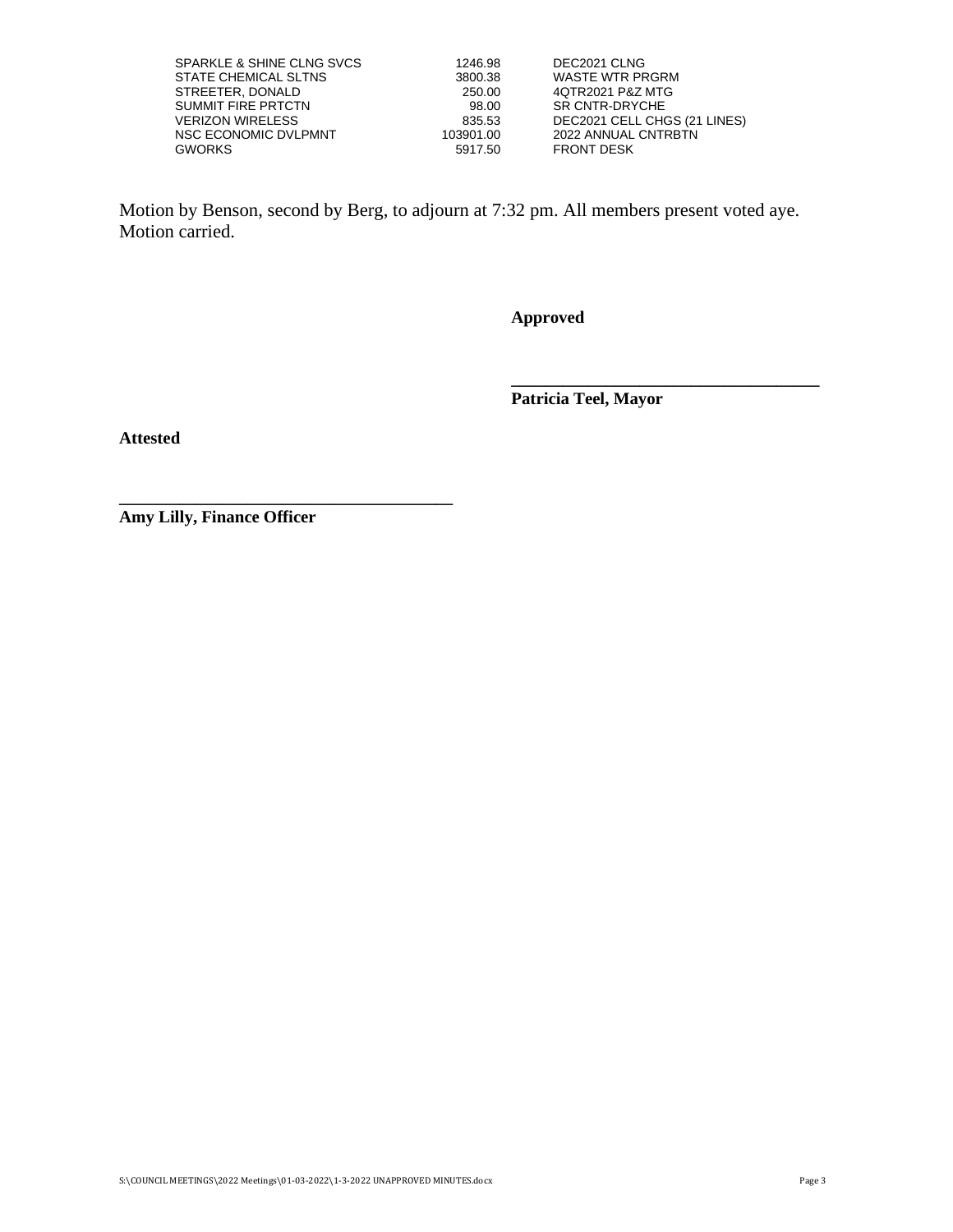

**504 River Drive North Sioux City, SD 57049 Phone (605) 232-4276 Fax (605) 232-0506**

| To:   | North Sioux City, City Council        |
|-------|---------------------------------------|
| From: | Administration                        |
| Date: | 1/18/2022                             |
| Re:   | <b>Human Trafficking Proclamation</b> |

**Background:** January is National Slavery and Human Trafficking Prevention month. Nancy Dean with the Siouxland Coalition Against Human Trafficking is presenting the attached proclamation in hopes that the City Council will approve it.

#### **Financial Consideration:** none

**Recommendation:** Administration recommends approving the proclamation in support of National Slavery and Human Trafficking Prevention month.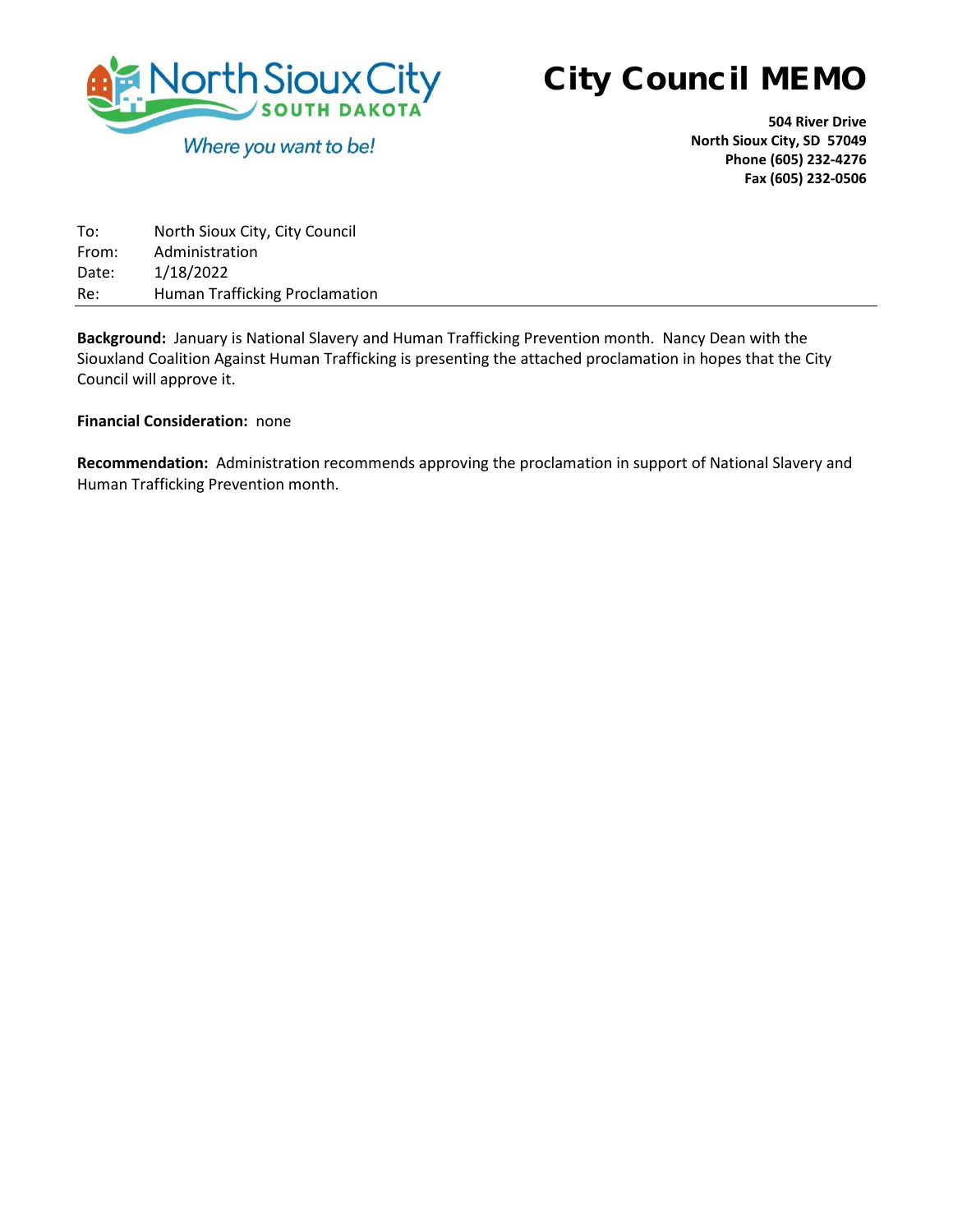**Proclamation For Slavery and Human Trafficking Prevention Month**

**Whereas, the United States was founded upon the principle that all people are created with the inalienable right to freedom, and added the 13th amendment to the Constitution making slavery illegal;**

**Whereas slavery within the United States today is most often found in the form of forced labor and sex trafficking, which weakens our social fabric, increases violence and organized crime, and debases our humanity;**

**Whereas this problem is found even within our community;**

**Whereas every business, community organization, faith community, family and individual can make a difference by choosing products that are not made by forced labor; by working to protect our young people from sexual exploitation; by addressing the problems of internet sex trafficking and pornography; and by becoming more aware of the problem and possible solutions;** 

**Therefore, We, the North Sioux City Council acknowledge January as Slavery and Human Trafficking Prevention Month, and encourage our citizens to become more familiar with the problem and to work toward solutions.**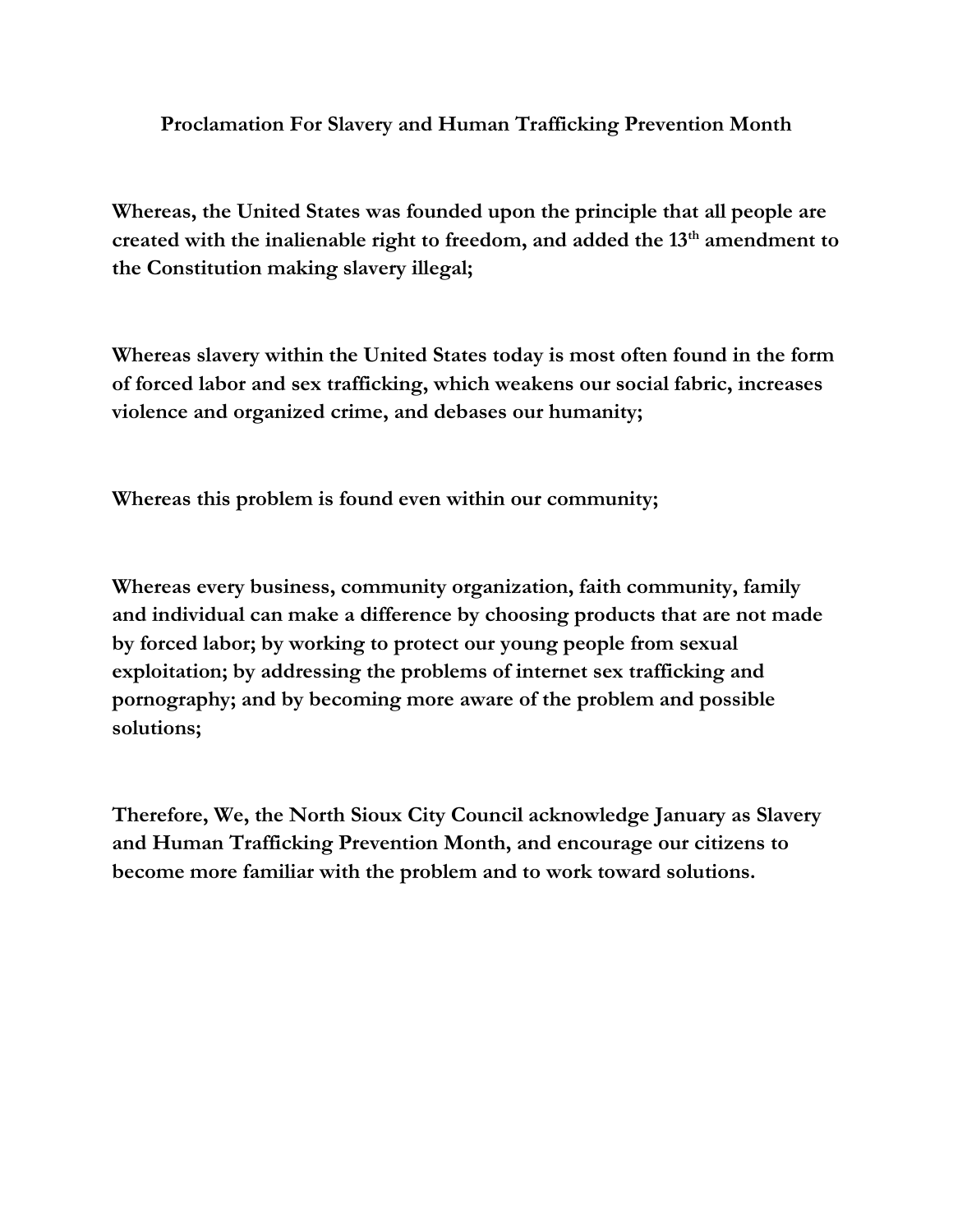

**504 River Drive North Sioux City, SD 57049 Phone (605) 232-4276 Fax (605) 232-0506**

| To:   | North Sioux City, City Council                              |
|-------|-------------------------------------------------------------|
| From: | Administration                                              |
| Date: | 1/18/2022                                                   |
| Re:   | Royal Canin Sales Tax Rebate/Property Tax Abatement Request |

**Background:** J.R. Smith from Royal Canin will be resent to discuss the Company's plans for a \$185 million expansion and the Company's formal request for a rebate of the sales taxes involved with this expansion. In addition, they are also requesting an abatement of the City's portion of the balance of their first 5 years' property taxes. City sales taxes related to the purchase of equipment for the project is estimated by Royal Canin to be \$3.064 million. Final taxable valuation of the proposed expansion cannot be determined, but the requested tax abatement is estimated to be approximately \$200,000.

On January 12<sup>th</sup> the GOED approved rebating 50% of the state's sales tax as an economic incentive for Royal Canin.

**Financial Consideration:** An unknown amount of future tax revenue.

**Recommendation:** Administration recommends approving a rebate of 50% of the sales tax associated with Royal Canin's expansion project. Administration makes no recommendation on the property tax abatement request since the new facility is being constructed on the site of the existing facility and separating the property tax for the new facility from that of the existing facility will be difficult.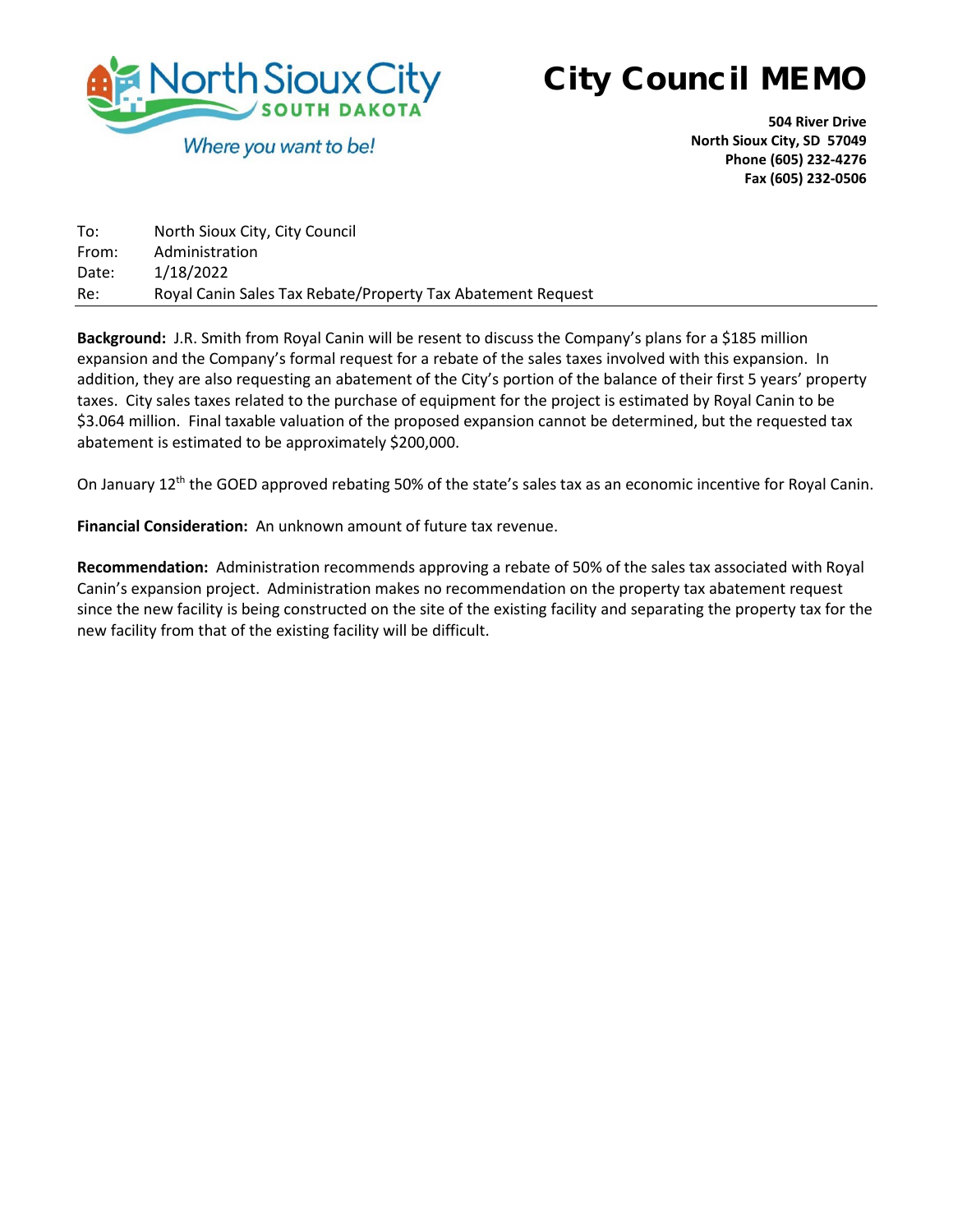

January 13, 2022

To the Honorable Mayor Patricia Teel and Members of the City Council,

Our company, Royal Canin USA, Inc. is a leader in science-based cat and dog health nutrition. Founded in 1968 by French veterinarian Jean Cathary, and with global headquarters in Aimargues, France, Royal Canin's mission is to transform each cat and dog's health and wellbeing by pushing the limits of nutrition and knowledge in partnership with pet professionals. Our products offer a range of diets based on size, age, breed, lifestyle, and therapeutic requirements. In the United States, Royal Canin is headquartered in St. Charles, Missouri and operates facilities in multiple locations across the country. Royal Canin is a division of Mars Petcare, which is a subsidiary of Mars, Incorporated. As described below, we are planning to make a significant investment at our existing North Sioux City manufacturing site and as such we respectfully request the governing body of the City of North Sioux City consider approving a property tax rebate and sales and use tax rebate related to the investment.

Since 2011, we have been a proud member of the North Sioux City business community, Today, Royal Canin's manufacturing facility on North Derby Lane employs approximately 275 full-time Associates. We are actively engaged in community initiatives, including supporting the Siouxland Humane Society and Noah's Hope Animal Rescue to help meet the critical needs of cat and dog shelters. We have also provided support to local military therapy dogs and several county K9 officer dogs.

Royal Canin is committed to manufacturing in the United States and our North Sioux City site is important to our internal network. We have made significant investments at the site which have enabled us to increase our production capacity while benefitting South Dakota's economic growth. Most recently, in June 2016, we announced an investment of over \$100M to construct a new, state-of-the-art manufacturing facility at our site, which was built to meet leading-edge environmental standards and achieved LEED Gold certification.

Since the beginning of the pandemic, 23 million (one in five) households have welcomed new pets. With increased demand for our products, along with our growth projections and future potential, we have decided to invest \$185M to expand the footprint of our existing facility, add two new manufacturing lines and upgrade utilities ("Project"). The Project will also create 149 new jobs with an average wage of \$20/hour. We anticipate that construction will begin in 2022 and be completed by the end of 2023.

We have been partnering with Andrew Nilges of the North Sioux City Economic Development Corporation and Chris Schilken of South Dakota GOED to discuss support available for the Project through the City of North Sioux City, including a sales and use tax rebate on the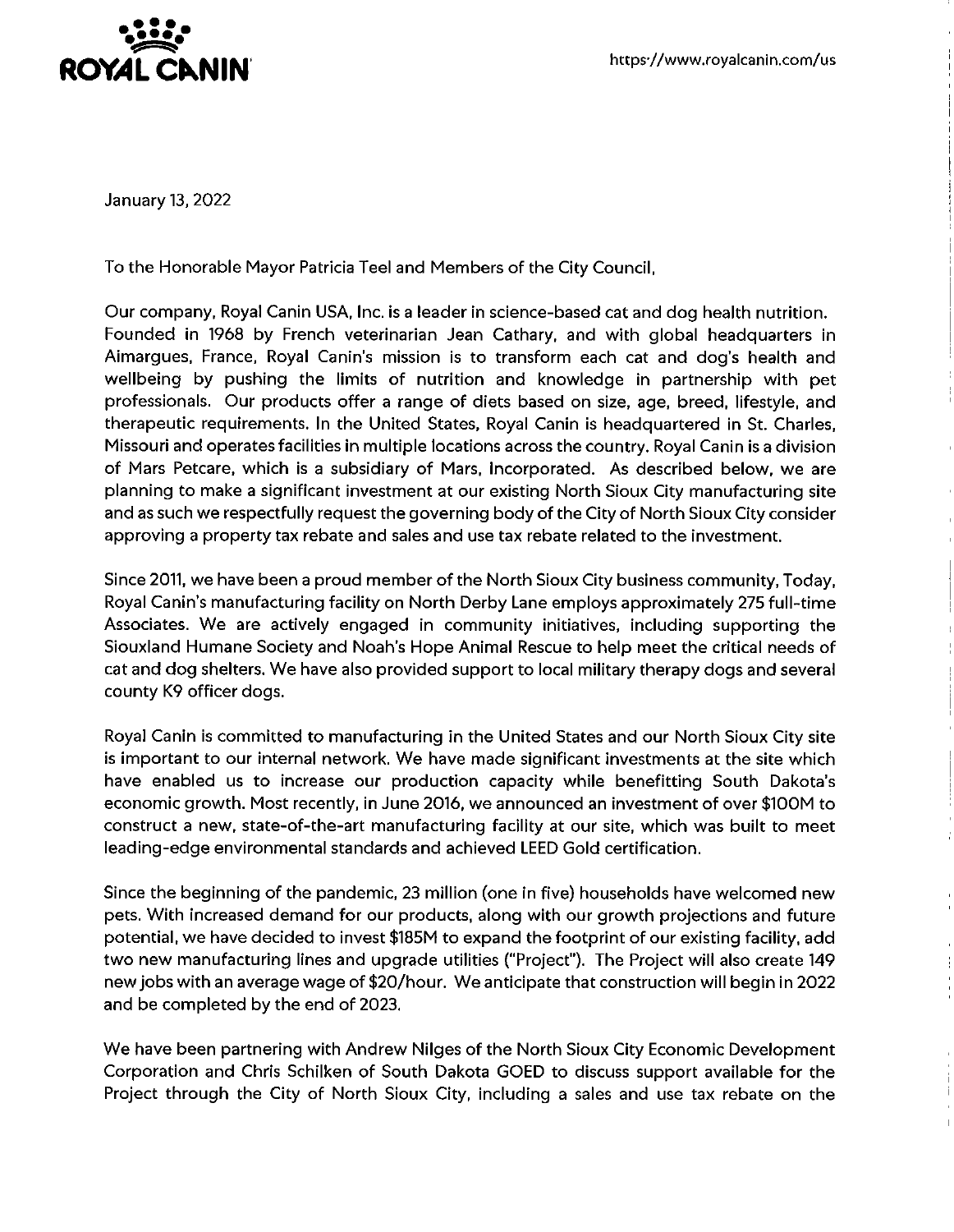

purchase of new equipment. As part of our \$185M investment, the Project allocates \$153.207M for the purchase of new equipment and based on the City of North Sioux City's sales tax rate of 2%, this rebate would provide Royal Canin a savings of \$3.064M if approved. As discussed with Messrs. Nilges and Schilken, the City of North Sioux City also has available a property tax rebate for manufacturing products. We respectfully request the governing body approve both of these rebates to Royal Canin. These tax benefits would enable us to unlock potential additional capital for investment at the site in the future.

Based on our review of the enabling ordinances for the sales and use tax rebate and property tax rebate, no construction may commence, nor may equipment be purchased, prior to the approval of the rebates by the governing body. The ordinances further provide that such requirement may be waived, at the discretion of the governing body, if "extenuating circumstances" exist. Due to current supply chain issues in our economy, we have authorized the expenditure of \$600K as a down payment for certain Project-related equipment. Our intent, considering current and anticipated supply chain issues, is to ensure that our suppliers have sufficient time to assemble and ship the equipment to meet Project needs. We respectfully ask the governing body to take this into consideration as our request is reviewed.

With your support, we believe this Project will mutually benefit Royal Canin and the City of North Sioux City. We look forward to working with you as we continue to move forward with this process.

Thank you for your consideration.

Premystown Kula PRZEMYSLAW KULA CFO ROYAL CANIN NORTH AMERICA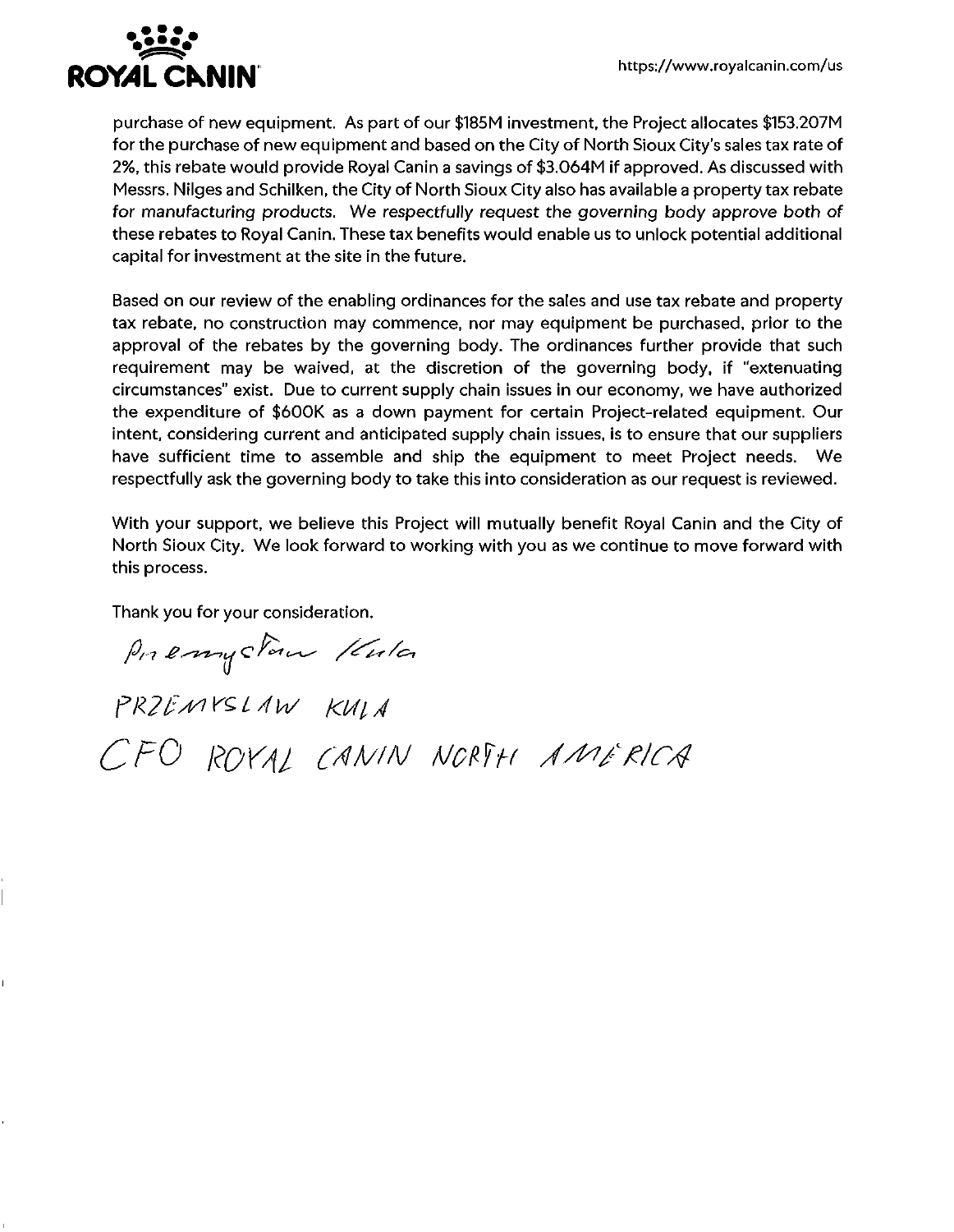

**504 River Drive North Sioux City, SD 57049 Phone (605) 232-4276 Fax (605) 232-0506**

| To:   | North Sioux City, City Council |
|-------|--------------------------------|
| From: | Administration                 |
| Date: | 1/18/2022                      |
| Re:   | Odor Ordinance                 |

**Background:** In response to complaints received from council members and the public, Administration reached out (through the EDC office) to Hepar Biosciences to discuss a couple of incidents of excess odor coming from their plant over the last few months. We received a short explanation of the most recent event that caused the odor, but the Company has not responded to repeated requests to meet in person to discuss preventing future events.

Administration is seeking Council guidance concerning whether the City should pursue a noxious odor ordinance. Administration prefers working with the businesses in North Sioux City to address issues but feels that this lack of response leaves a new ordinance as the only course of action. Administration has been in touch with Sioux City regarding their ordinance and could work with them to create something similar.

#### **Financial Consideration:** None.

**Recommendation:** Should council wish to address the odor problem, Administration recommends approving the creation of an odor ordinance.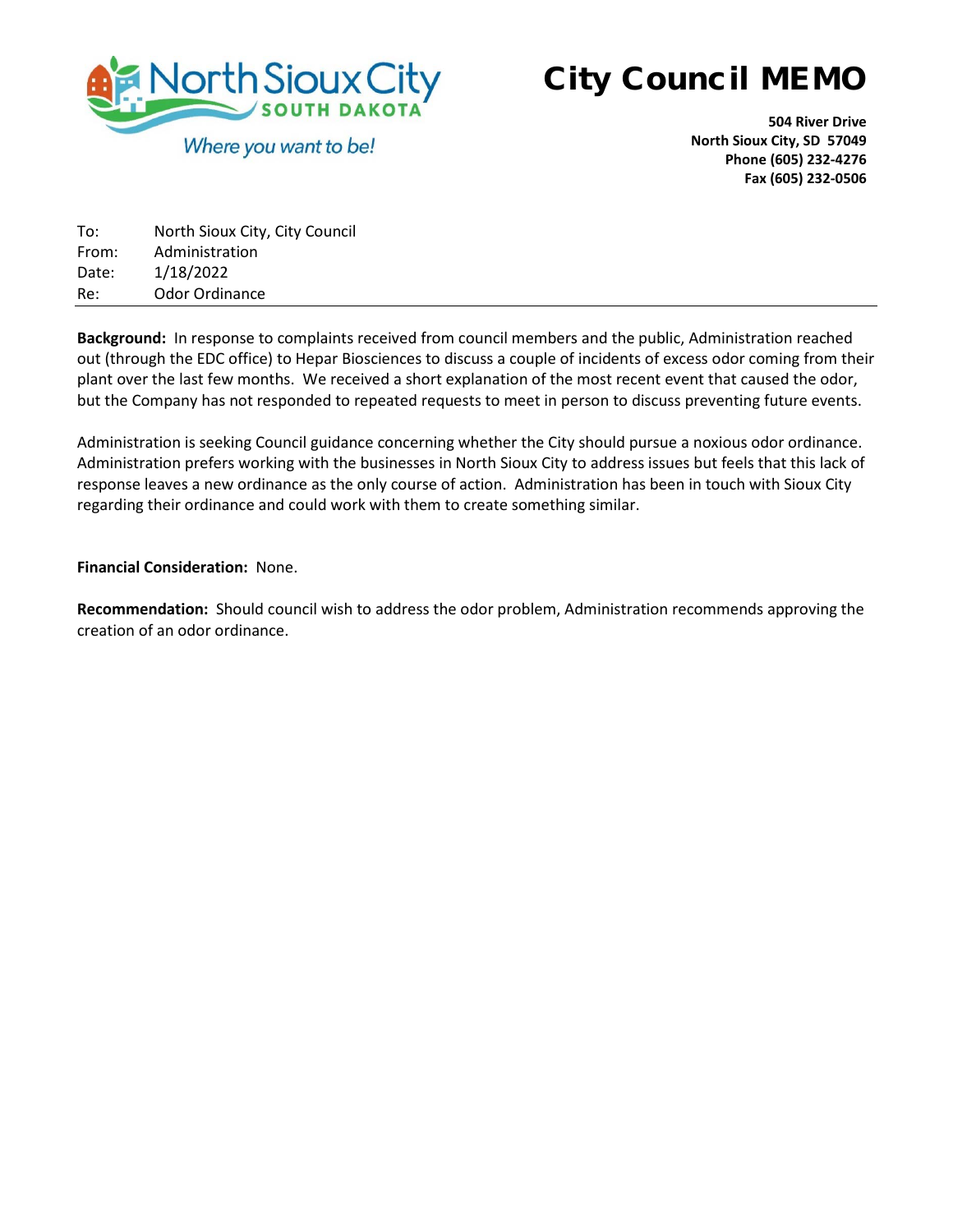

**504 River Drive North Sioux City, SD 57049 Phone (605) 232-4276 Fax (605) 232-0506**

| To:   | North Sioux City, City Council      |
|-------|-------------------------------------|
| From: | Administration                      |
| Date: | 1/18/2022                           |
| Re:   | Performance Metrics Update for 2022 |

**Background:** Administration is proposing 3 changes to the performance metrics for 2022:

- 1) Eliminating the metric for response time for emergency utility locates. Reason too few locates to be meaningful
- 2) Limiting the high-end score for any single metric to 1.05. Reason this will limit the ability of 1 or 2 metrics to "carry" the rest.
- 3) Adding the completion rate for the cyber security training as a metric (discussed at previous meeting)

**Financial Consideration:** None.

**Recommendation:** Administration recommends approving these changes.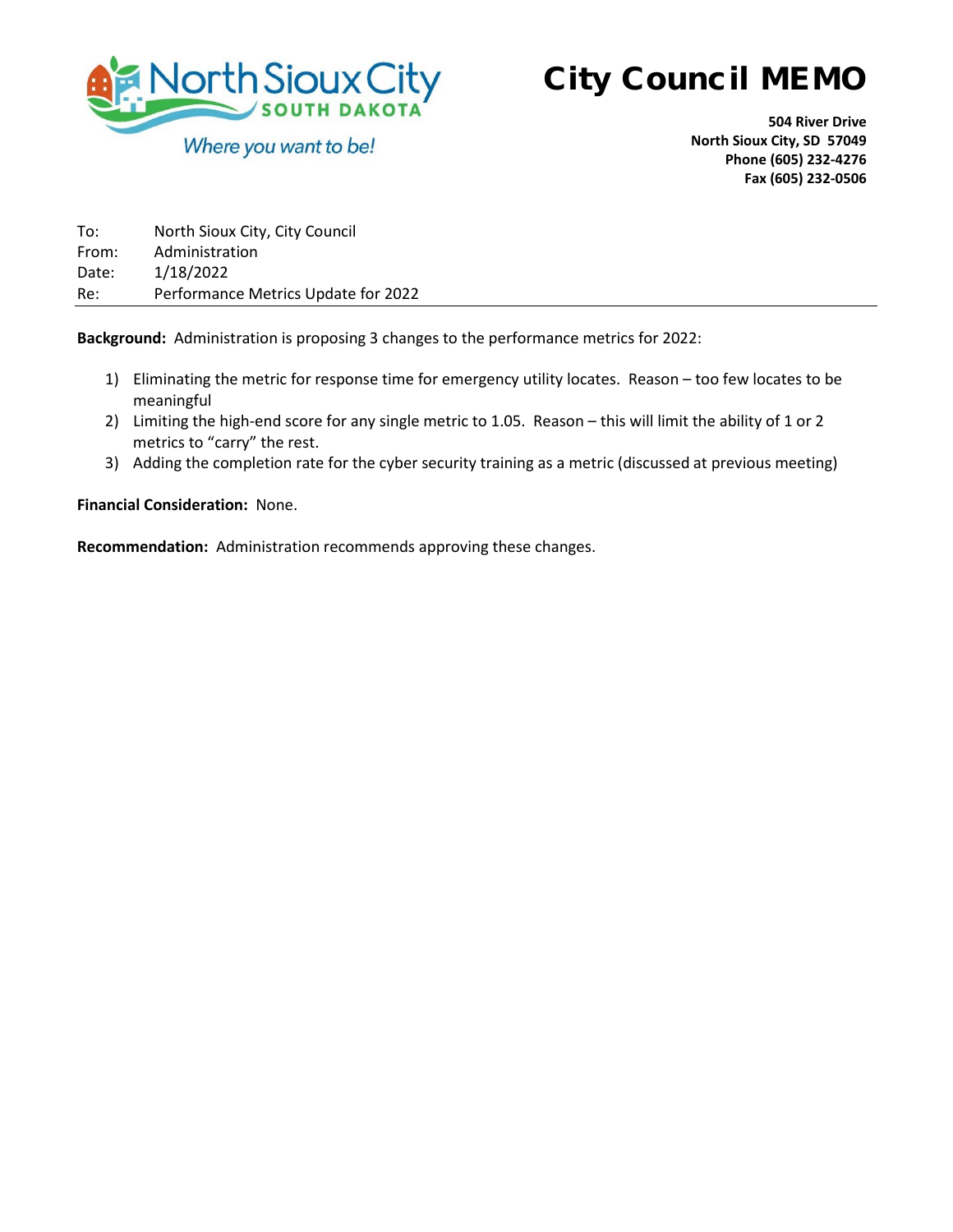# Performance Metric Update Example (Using Proposed Changes) **Performance Metric Update Example (Using Proposed Changes)**

| Recalculated Using Proposed Changes     |          |               |
|-----------------------------------------|----------|---------------|
|                                         | 4.00%    | 1) Safety     |
| less CPI-U as of Jun 2021 (NTE 2.5%)    | 2.50%    | Worker        |
|                                         |          | (for $20$     |
| portion of raise to be earned           | 1.50%    |               |
|                                         |          | 2) Library    |
| composite multiplier                    | 0.835907 | Circulat      |
|                                         |          | (base         |
| metric based raise earned               | 1.25%    |               |
|                                         |          | 3) Financ     |
| FY 2022 pay raise (before cyber score)  | 3.75%    | <b>Budget</b> |
|                                         |          | (base         |
| Cyber Training Completion (as of today) | 96.70%   |               |
|                                         |          | 4) Police     |
| FY 2022 pay raise                       | 3.63%    | Respon        |

# **Metric** Workers Comp Experience Rating Safety

# **2) Library**

# **3) Financial**

## **4) Police**

# 5) Public Works (in minutes) **5) Public Works (in minutes)**

|                                         |          |                                                                |           | Results with Changes |            |                | <b>Actual Results</b> |           |
|-----------------------------------------|----------|----------------------------------------------------------------|-----------|----------------------|------------|----------------|-----------------------|-----------|
|                                         |          |                                                                |           | 10/31/2021           |            |                | 10/31/2021            |           |
| Recalculated Using Proposed Changes     |          | Metric                                                         | Actual    | Goal                 | score      | Actual         | Goal                  | score     |
|                                         | 4.00%    | 1) Safety                                                      |           |                      |            |                |                       |           |
| less CPI-U as of Jun 2021 (NTE 2.5%)    | 2.50%    | Workers Comp Experience Rating                                 | 1         | 0.91                 | 0.91       | $\overline{ }$ | 0.91                  | 0.91      |
|                                         |          | (for 2022 from SDML WC Fund Administrator)                     |           |                      |            |                |                       |           |
| portion of raise to be earned           | 1.50%    |                                                                |           |                      |            |                |                       |           |
|                                         |          | 2) Library                                                     |           |                      |            |                |                       |           |
| composite multiplier                    | 0.835907 | Circulation (in books checked out)                             | 29242     | 26378                | 1.050000   | 29242          | 26378                 | 1.108575  |
|                                         |          | (based on Jan-Oct circulation YTD)                             |           |                      |            |                |                       |           |
| metric based raise earned               | 1.25%    |                                                                |           |                      |            |                |                       |           |
|                                         |          | 3) Financial                                                   |           |                      |            |                |                       |           |
| FY 2022 pay raise (before cyber score)  | 3.75%    | <b>Budget</b>                                                  | 92.92%    | 92.03%               | 0.990416   | 92.92%         | 92.03%                | 0.990416  |
|                                         |          | (based on 2020 audited financial statements)                   |           |                      |            |                |                       |           |
| Cyber Training Completion (as of today) | 96.70%   |                                                                |           |                      |            |                |                       |           |
|                                         |          | 4) Police                                                      |           |                      |            |                |                       |           |
| FY 2022 pay raise                       | 3.63%    | Response Time (in minutes)                                     | 5.43      | 5.36                 | 0.987109   | 5.43           | 5.36                  | 0.987109  |
|                                         |          | (based on Jan-Oct Woodbury County Dispatch logs - 979 calls)   |           |                      |            |                |                       |           |
|                                         |          | 5) Public Works (in minutes)                                   |           |                      |            |                |                       |           |
|                                         |          | a) Response Time - Average Normal Utility Locate - 178 calls   | 102.57303 | 120                  | 1.050000   | 102.57303      | 120                   | 1.169898  |
|                                         |          | b) Response Time - Average Emergency Utility Locate - 13 calls | 32.76923  | 40                   | 1.050000   | 32.76923       | $\overline{a}$        | 1.220657  |
|                                         |          | age Meter Read/Connect/Disconnect<br>c) Response Time - Avera  | 49.28261  | $\overline{a}$       | 0.811645   | 49.28261       | $\overline{a}$        | 0.811645  |
|                                         |          | (based on Jan-Oct data -185 calls)                             |           |                      |            |                |                       |           |
|                                         |          |                                                                |           |                      |            |                |                       |           |
|                                         |          | composite multiplier                                           |           |                      | 0.83590747 |                |                       | 1.1431345 |